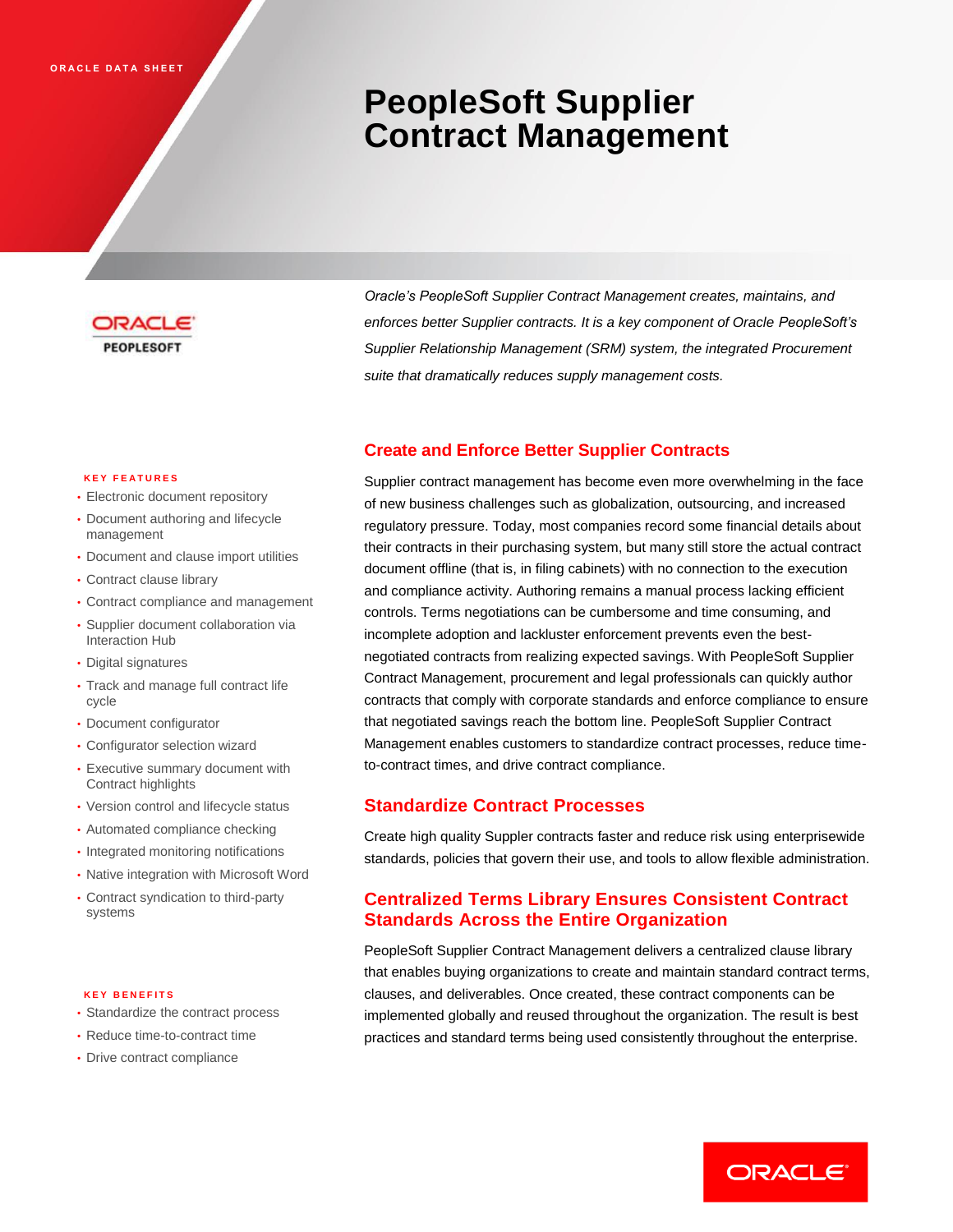#### **User-Defined Fields Provide Flexibility and Configurability**

Supplier Contract Management delivers a series of user-defined fields that are searchable within document management and Secure Enterprise Search (SES) capabilities. These metadata values may be prompts that are stored, used for workflow processing, and used as search criteria by administrators in main pages. For each document type, specific user-defined fields can be selected from the overall setup. User-defined fields provide added flexibility and configurability to meet the unique requirements of individual organizations and their document types.

# **Comprehensive Contract Policies Establish Control and Reduce Risk**

The need for tighter controls over contract terms is underscored by corporate governance regulations. Companies can be exposed to contractual risk and monetary penalties if negotiated terms vary from corporate standards. Using PeopleSoft Supplier Contract Management, organizations can define policies that mandate the use of specific clauses and require special approval for any deviation. Administrators define standard clause usage, interdependencies between clauses, and approved alternatives. Policies can use other data in the ERP system to drive contract language. For example, if a contract contains lines with items marked as "hazardous materials" in the Item Master, a rule can be established to automatically include the appropriate hazmat handling language in the contract. This results in the creation of quality documents and the reduced need for expensive legal or administrative intervention during the authoring process.

### **Expert-Based Authoring Produces Compliant Contracts**

PeopleSoft Supplier Contract Management uses customer-created contract configurator and interactive wizard questions to produce expert-based authored contracts that are standards compliant. Contract configurator automatically adds required clauses based on key contract information such as item category and payment terms. Contact wizards prompt users with relevant questions. The system uses the question responses to complete contract information and determine which clause language is appropriate. Native Microsoft Word integration allows for offline redlining and the insertion of standard clauses from the centralized library. Contract documents, regardless of their point of origin (whether from a buying organization or a Supplier), can be uploaded and stored as the contract of record. Security privileges strictly control the level of authoring access. In addition, PeopleSoft Supplier Contract Management's authoring framework (clause library and wizard-based configurators) can be used outside of the procurement domain to generate generic documents. For example, the system can create and manage non-disclosure agreements (NDAs) or supporting

#### **R E L A T E D P R O D U C T S**

The following products support Oracle PeopleSoft Supplier Contract Management:

- PeopleSoft eProcurement
- PeopleSoft Strategic Sourcing
- PeopleSoft Purchasing

#### **R E L A T E D S E R V I C E S**

The following services support Oracle PeopleSoft Supplier Contract Management

- Update Subscription Services
- Product Support Services
- Professional Services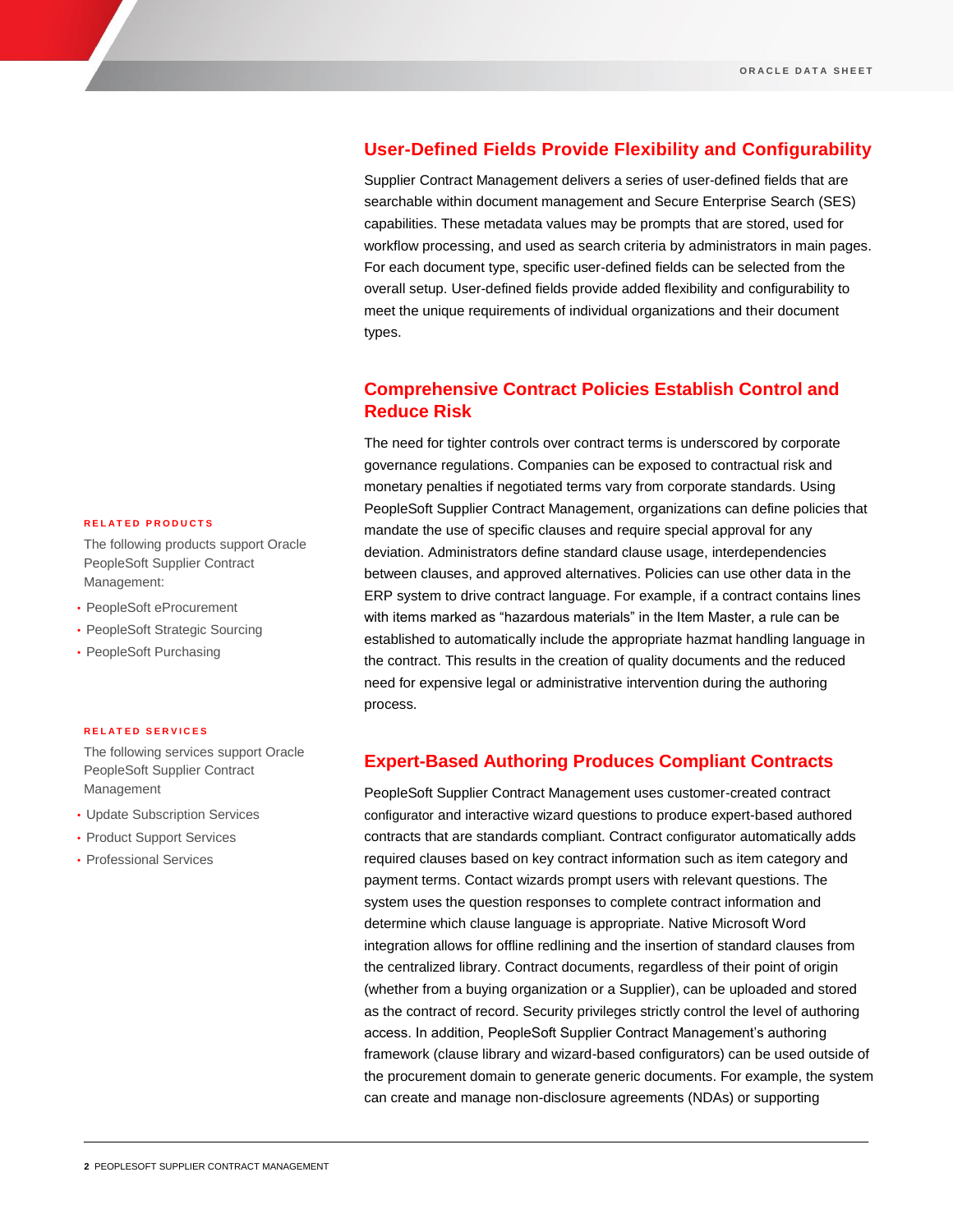certification documents. Just as for authoring Supplier contracts, the same Microsoft Word integration, control, and audit trail capabilities are provided.

#### **Document and Clause Import Tools Facilitate Deployment**

PeopleSoft Supplier Contract Management provides import utilities to accelerate deployment of the solution. Contract Administrators can load legacy documents into the system, resulting in visibility to both old and new contracts. If a set of standard legal terms already exists, the system can load them into the Supplier Contract Management clause library, avoiding the need to re-enter them manually. These tools reduce the implementation time and accelerate the return on investment.

#### **Reduce Time-to-Contract Time**

Cut contract cycle times with flexible workflow, parallel negotiation, and formal amendment processing.

# **Parallel Negotiation of Commercial and Legal Terms Reduces Redlining and Cycle Time**

Contract negotiation often stalls during the redlining that follows negotiation of commercial terms. This introduces substantial business risk and weakens the buying organization's leverage as internal demand for the purchase increases. With PeopleSoft Supplier Contract Management, customers can concurrently negotiate detailed legal and commercial terms. Accessing the standard clause library and including default contract terms in sourcing events dramatically reduces post-award negotiation and redlining. Allowing Suppliers to bid with full knowledge of both commercial and legal terms keeps the contract process on track and reduces the lag time between award and signed agreement.

# **Flexible Workflow Expedites Approval and Digital Signature Capture**

PeopleSoft Supplier Contract Management's flexible approval workflow rapidly approves contracts containing standard clauses while flagging those with nonstandard or modified clauses as exceptions requiring additional approvals. The approval workflow is fully configurable to include all necessary parties (for example, buying professionals, legal departments, Suppliers, and more). Documents are routed internally for approval and digital signature. Internally approved contracts are electronically routed to Suppliers for their approval and digital signature using PDF or Word signature capabilities. The system archives contracts and supporting documents in a secured repository and maintains complete approval and signature history.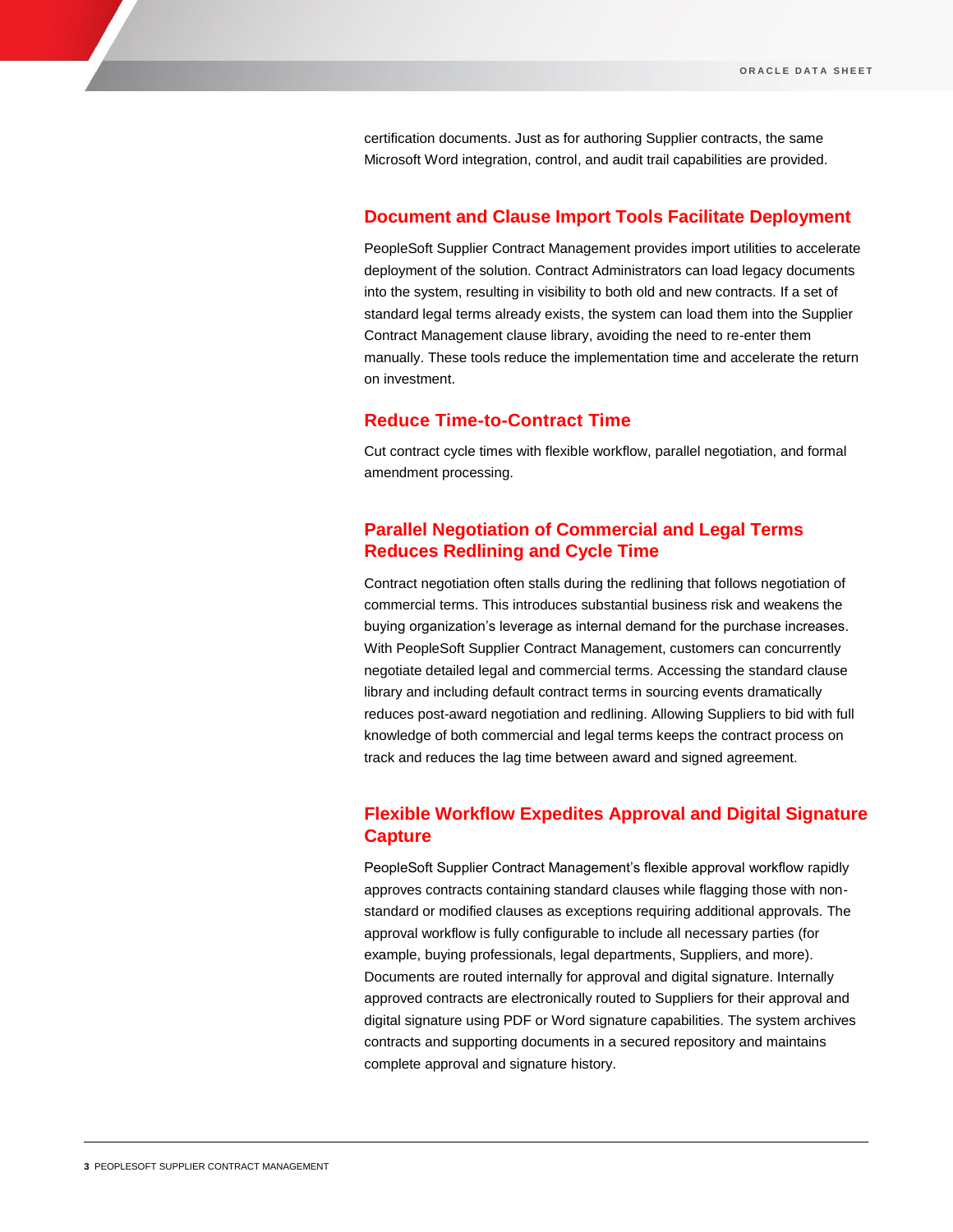## **Streamlined Amendment Process Prevents Time Consuming, Costly Disputes**

Costly disputes about what was agreed to, when and by whom can cause issues in the absence of a complete audit trail and comprehensive version management. Both buyers and Suppliers can easily compare changes between revisions. Both parties can collaborate on amendments to contract terms online, and both parties can implement or reject amendments requests. All contract modifications, including both approved and rejected amendments, are retained in revision history.

#### **RFx Document Authoring**

Customers need to manage the entire Supplier contract life cycle effectively to reduce spending on goods and services by enforcing contract pricing with embedded terms and conditions. Organizations use Supplier Contract Management to create and enforce better Supplier contracts. Suppliers need to see the contract, purchase order, and event terms and conditions at the beginning of the sourcing discussion. PeopleSoft Supplier Contracts is tightly integrated with three key sources of information—Purchase Orders, Procurement Contracts, and Strategic Sourcing events—to provide an automatic method to convert event clauses and attached documents used in negotiation into a contract at time of award. Organizations can author RFx contract documents that support full lifecycle tracking, collaboration, and approvals. Document import, document copy, and supply-side access are supported via the Interaction Hub.

# **Drive Contract Compliance – Central Contract Repository Provides Full Visibility**

With Supplier Contract Management stakeholders can easily retrieve contracts and related information from a central electronic repository. The digital contract document stored in the central repository is linked to the purchasing transactional record (the PeopleSoft Procurement Contract in Purchasing). This allows for powerful searching, including where-used capabilities and the ability to combine PeopleSoft Purchasing contract metadata and text strings in the same query. The digitized contract is synchronized with execution data from PeopleSoft Purchasing or from third-party purchasing systems using the contract syndication feature. Organizations can track agreements, view purchasing transactions, and drill into all relevant supporting documents. Managers can review current spend and realtime key performance indicators to understand the current contract performance. PeopleSoft Supplier Contract Management makes sure organizations know how Suppliers are performing against their contractual commitments.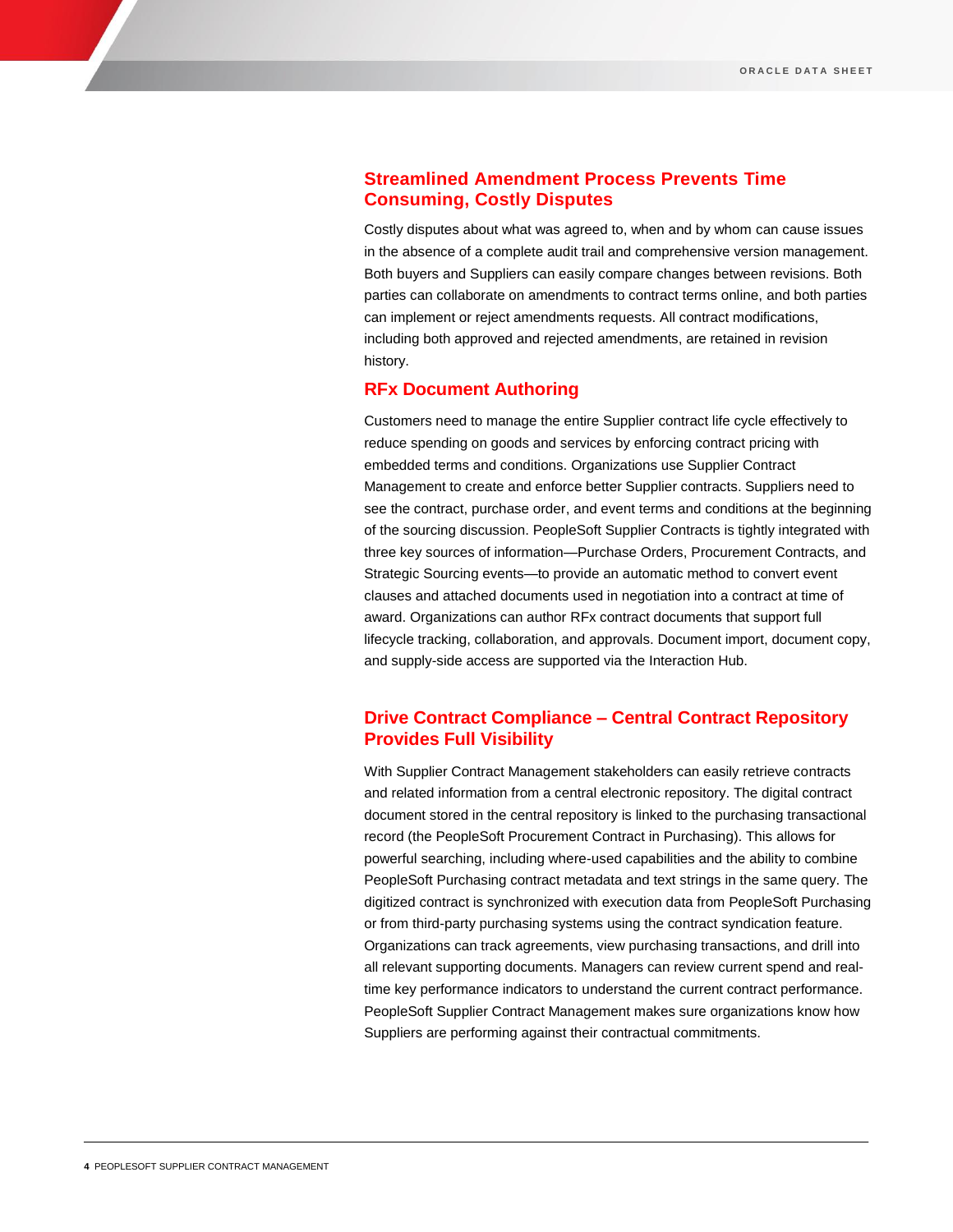## **Integrated Contracts Enforce Operational Compliance**

Because PeopleSoft Supplier Contract Management is an integrated part of PeopleSoft SRM, contracts are consistently executed through PeopleSoft Purchasing, Payables, and other SRM applications. Requisitions from PeopleSoft eProcurement are automatically sourced to existing contractual agreements-- enforcing preferred Supplier prices and terms. Upon award of events in PeopleSoft Strategic Sourcing, negotiated terms automatically populate the resulting contract. Contract performance data is collected from across the PeopleSoft SRM suite, and master data is shared among applications.



Figure 1: Visual depiction of a Contract's progress through an organization includes both Supplier and Procurement Contract visibility

#### **Agreement Tracking Monitors Supplier Performance**

Most Supplier contracts include specific internal and external deliverables, but these are often lost in the contract details and poorly monitored. PeopleSoft Supplier Contract Management allows organizations to define and track these contractual agreements (Service Level Agreements [SLAs]). Legal clauses, verification requirements, responsible parties, and financial implications are associated with an agreement and maintained in the contract. Suppliers receive notifications regarding agreement actions and can regulate agreement deliverables using the Interaction Hub. The contract specialist directly monitors the status of all agreements and deliverables. Agreement compliance, such as ontime performance, is monitored automatically by evaluating the contract execution data within PeopleSoft Purchasing and by notifying interested parties when a compliance issue arises. The Supplier will receive electronic notifications of non-compliance with URL links to the Interaction Hub. The Supplier can then review analytic graphs and drill down to the detail related to the SLA activity.